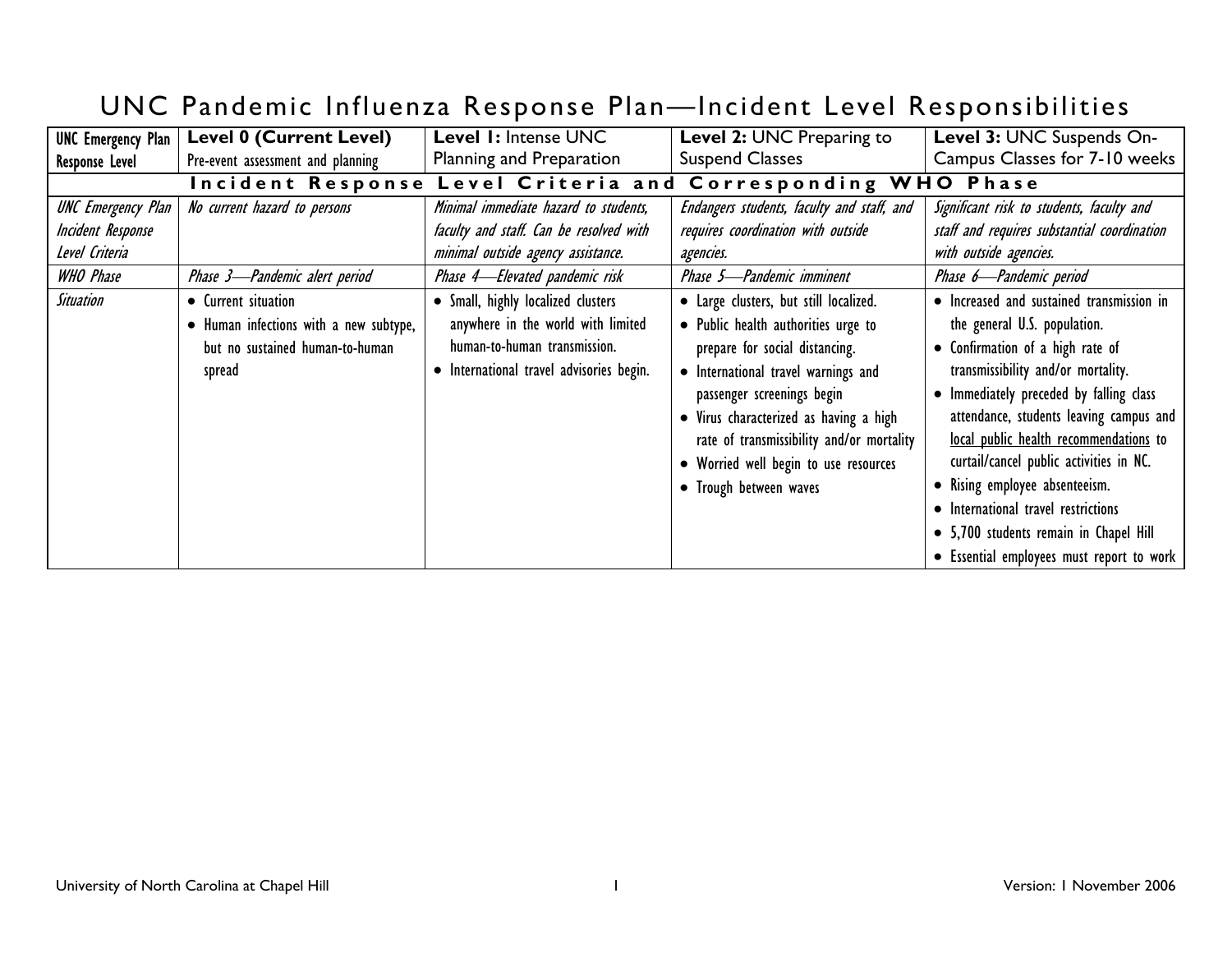| UNC Pandemic Influenza Response Plan-Incident Level Responsibilities |  |
|----------------------------------------------------------------------|--|
|----------------------------------------------------------------------|--|

| <b>UNC Emergency Plan</b>                                                   | <b>Level 0 (Current Level)</b>                                                                                                                                                                                                                                                                                                   | Level 1: Intense UNC                                                                                                                                                                                                                                                                               | Level 2: UNC Preparing to                                                                                                                                                                                                                                                                                                                               | Level 3: UNC Suspends On-                                                                                                                                                                                                |  |
|-----------------------------------------------------------------------------|----------------------------------------------------------------------------------------------------------------------------------------------------------------------------------------------------------------------------------------------------------------------------------------------------------------------------------|----------------------------------------------------------------------------------------------------------------------------------------------------------------------------------------------------------------------------------------------------------------------------------------------------|---------------------------------------------------------------------------------------------------------------------------------------------------------------------------------------------------------------------------------------------------------------------------------------------------------------------------------------------------------|--------------------------------------------------------------------------------------------------------------------------------------------------------------------------------------------------------------------------|--|
| <b>Response Level</b>                                                       | Pre-event assessment and planning                                                                                                                                                                                                                                                                                                | Planning and Preparation                                                                                                                                                                                                                                                                           | <b>Suspend Classes</b>                                                                                                                                                                                                                                                                                                                                  | Campus Classes for 7-10 weeks                                                                                                                                                                                            |  |
|                                                                             | Emergency Management and Policymaking Responsibilities                                                                                                                                                                                                                                                                           |                                                                                                                                                                                                                                                                                                    |                                                                                                                                                                                                                                                                                                                                                         |                                                                                                                                                                                                                          |  |
| Chancellor's Advisory<br>Committee on<br>Pandemic Influenza<br>Preparedness | • Review PI Response Plan<br>· Joint review of plans with UNCH and<br>Orange County Health Department<br>• Track preparedness tasks and<br>accomplishments<br>· Identify essential functions and<br>personnel campuswide<br>• Encourage departments to draft,<br>update Continuity of Operations Plans<br>for Pandemic Influenza | • Assess threat and implement<br>appropriate Level I activities                                                                                                                                                                                                                                    | • Assess threat and implement<br>appropriate Level 2 activities<br>• Advise on activation of Operations<br>Group and Executive Group<br>• Plan for recovery in post-pandemic<br>period                                                                                                                                                                  | • Pandemic Influenza Assessment Team<br>dissolves when Executive Group is<br>activated                                                                                                                                   |  |
| <b>Emergency Warning</b><br>Committee and<br><b>University Relations</b>    | · Post Avian/Pandemic Influenza Web<br>Site<br>• Develop Level I pandemic influenza<br>communications.<br>• Plan for general information (non-<br>health) call center?<br>• Assess PPE needs and stock                                                                                                                           | • Issue Level I communications to<br>(educational campaign, self-protection<br>information, handwashing, promote<br>seasonal flu vaccination, university<br>response)<br>• Select technical expert spokespersons<br>for internal and media<br>communications.<br>• Develop Level 2 communications. | · Issue Level 2 communications (protocol<br>for suspected cases, preparations for<br>social distancing)<br>• Develop Level 3 communications,<br>including script for HeatlhLink<br>• Develop post-pandemic communications<br>(medical clearance, recovery)<br>• Consider activating HealthLink if call<br>volume is high<br>• Distribute PPE to members | · Issue Level 3 communications (self-<br>protection, social distancing, etc).<br>• HealthLink takes calls 24/7<br>• Coordinate internal messages and news<br>releases<br>• Manage media relations issues                 |  |
| <b>Incident Command</b><br>(Director,<br>Department of<br>Public Safety)    | • Assess PPE needs and stock                                                                                                                                                                                                                                                                                                     | • Implement UNC's Emergency Plan.<br>• Coordinates response with UNCH and<br>Orange County Health Department.                                                                                                                                                                                      | • Gather information on number of<br>suspected cases on campus and in<br>Orange County<br>• Advise Executive Group                                                                                                                                                                                                                                      | • Gather number of cases on campus and<br>in County; report to Executive Group<br>· Directs Operations Group when<br>activated.<br>• Consider activation of Emergency<br>Operations Center.<br>• Advise Executive Group. |  |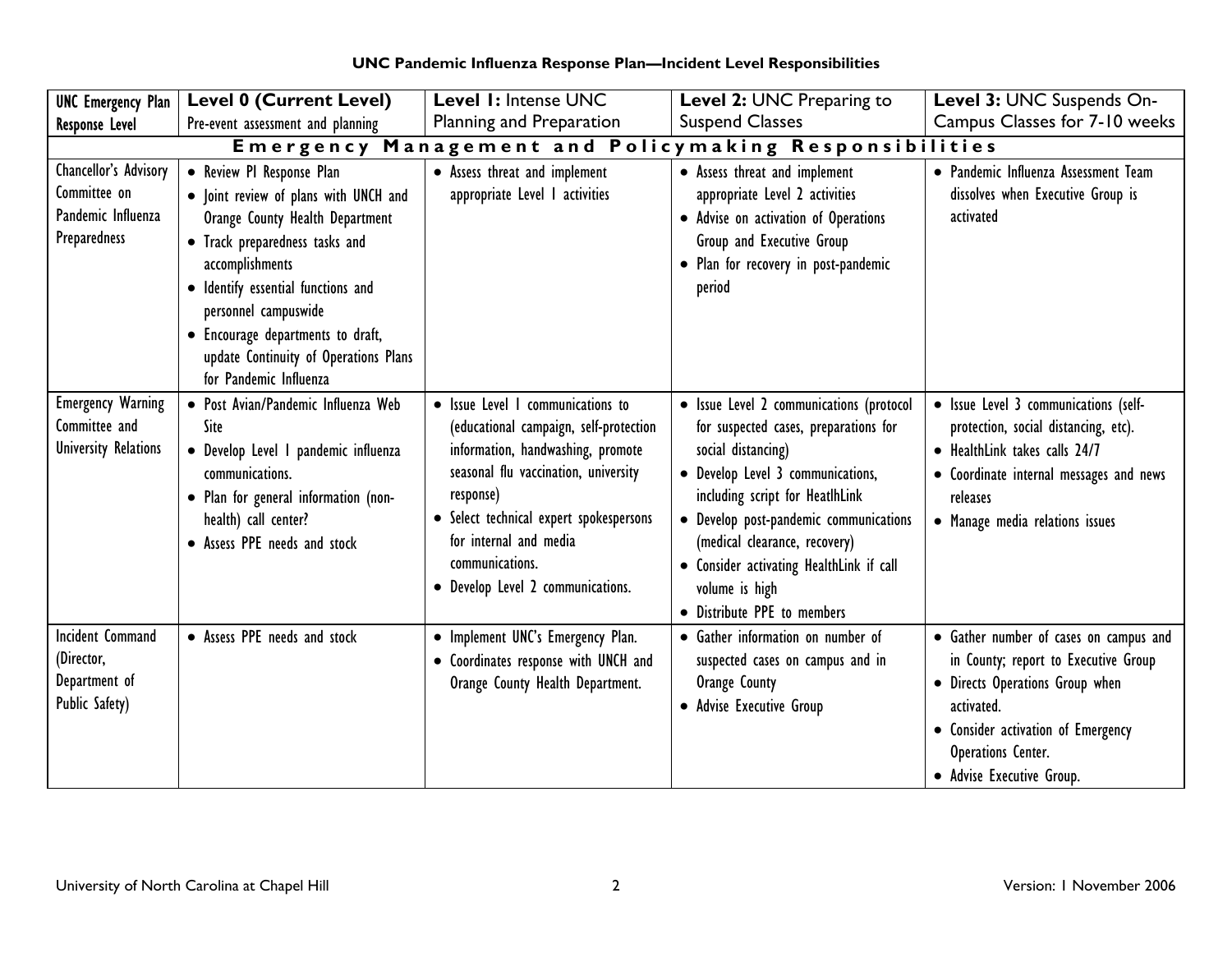**UNC Pandemic Influenza Response Plan—Incident Level Responsibilities** 

| <b>UNC Emergency Plan</b>                                                                  | <b>Level 0 (Current Level)</b>                                                                                                                                                                                                                                                                    | Level 1: Intense UNC                                                                                                                                                                                                                                                                           | Level 2: UNC Preparing to                                                                                                                                                                         | Level 3: UNC Suspends On-                                                                                                                                                                                                                                                                                                                                                                             |
|--------------------------------------------------------------------------------------------|---------------------------------------------------------------------------------------------------------------------------------------------------------------------------------------------------------------------------------------------------------------------------------------------------|------------------------------------------------------------------------------------------------------------------------------------------------------------------------------------------------------------------------------------------------------------------------------------------------|---------------------------------------------------------------------------------------------------------------------------------------------------------------------------------------------------|-------------------------------------------------------------------------------------------------------------------------------------------------------------------------------------------------------------------------------------------------------------------------------------------------------------------------------------------------------------------------------------------------------|
| <b>Response Level</b>                                                                      | Pre-event assessment and planning                                                                                                                                                                                                                                                                 | Planning and Preparation                                                                                                                                                                                                                                                                       | <b>Suspend Classes</b>                                                                                                                                                                            | Campus Classes for 7-10 weeks                                                                                                                                                                                                                                                                                                                                                                         |
| Operations Group                                                                           | • Assess PPE needs and stock                                                                                                                                                                                                                                                                      |                                                                                                                                                                                                                                                                                                | • Distribute PPE to members<br>• Consider activation of Operations Group<br>• Verify succession plan for leaders of<br>essential departments                                                      | • When Operations Group is activated,<br>direct tactical emergency operations;<br>implement Level 3 activities.                                                                                                                                                                                                                                                                                       |
| <b>Executive Group</b><br>(Led by Vice<br>Chancellor for<br>Finance and<br>Administration) | · Endorse UNC Pandemic Influenza<br>Response Plan<br>· Draft, review and endorse "UNC<br>Pandemic Influenza Social Distancing<br>Policy"<br>• Assess PPE needs and stock                                                                                                                          | • If supplies, medicine and vaccine are<br>limited, develop ethical and<br>administrative guidelines for their<br>distribution beyond public health<br>emergency employees (review ACIP<br>and NVAC recommendations)                                                                           | • Executive Group activated<br>• Distribute PPE to members<br>· Evaluate influenza pandemic effects;<br>reevaluate response plan and priorities.<br>• Draft succession plan for UNC<br>leadership | • Authorize implementation of "Pandemic<br>Influenza Social Distancing Policy"<br>• Plan for post-pandemic recovery and<br>resumption of normal UNC operations<br>• Plan for revised instruction calendar and<br>completion of the session.                                                                                                                                                           |
|                                                                                            |                                                                                                                                                                                                                                                                                                   | Responsibilities of Departments and Units                                                                                                                                                                                                                                                      |                                                                                                                                                                                                   |                                                                                                                                                                                                                                                                                                                                                                                                       |
|                                                                                            |                                                                                                                                                                                                                                                                                                   |                                                                                                                                                                                                                                                                                                | All departments and administrative units must draft a Pandemic Influenza Continuity of Operations Plan                                                                                            |                                                                                                                                                                                                                                                                                                                                                                                                       |
| Campus Health<br>Service                                                                   | • Identify public health emergency<br>employees and inform them of their<br>responsibilities<br>• Assess PPE needs and inventory;<br>order stocks<br>• Create self-care information/packets<br>for students?<br>• Develop surveillance plan for<br>individuals with acute respiratory<br>illness? | • Give seasonal influenza vaccinations<br>• Review PPE needs; inventory<br>• Fit testing for public health<br>emergency employees using N95s.<br>• Order self-care items?<br>• Promote seasonal influenza<br>vaccination.<br>· Develop surge care plan?<br>• Review PI surveillance with OCHD. | • PPE distributed according to CDC and<br><b>UNC</b> guidelines.<br>• Daily report suspected cases to Incident<br>Command<br>• CAP provides counseling services                                   | • Public health emergency employees must<br>report to work<br>• Daily report cases to Incident Command<br>• Provide health services to remaining<br>2,500 students in UNC residences, family<br>housing and off campus housing<br>• Consider residential visits for ill students<br>• Assist OCPH with investigation of<br>suspected cases and contact tracing.<br>• CAP provides counseling services |
| Carolina Dining<br><b>Services</b>                                                         | · Identify public health emergency<br>employees and inform them of their<br>responsibilities<br>· Identify suppliers and alternates for<br>Level 3 meals<br>· Assess public health emergency<br>employees PPE needs and stock                                                                     | • Plan for delivery of Level 3 meals.<br>Identify alternate suppliers.                                                                                                                                                                                                                         | • PPE distributed according to CDC and<br><b>UNC</b> guidelines<br>• Order and stock Level 3 meals to<br>support students                                                                         | • Public health emergency employees must<br>report to work<br>• Provide Level 3 meals to students and<br>employees who remain on campus                                                                                                                                                                                                                                                               |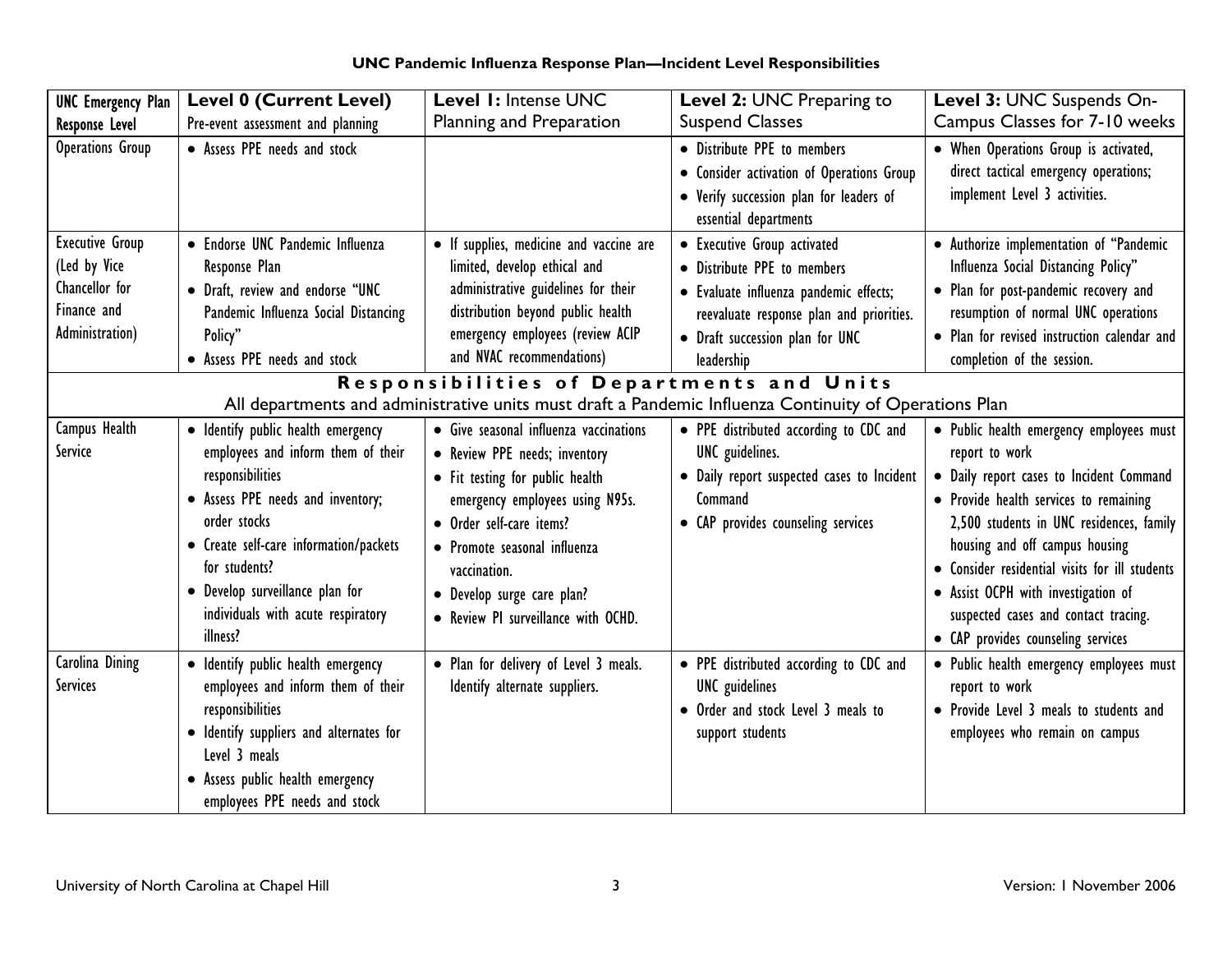| <b>UNC Emergency Plan</b>             | <b>Level 0 (Current Level)</b>                                                                                                                                                                                                                                                                                                                                                                                                                 | Level 1: Intense UNC                                                                                                                                                                                                                                                                                                                                  | Level 2: UNC Preparing to                                                                                                                                                                                                                                                | Level 3: UNC Suspends On-                                                                                                                                                                                                                                                                                                                                |
|---------------------------------------|------------------------------------------------------------------------------------------------------------------------------------------------------------------------------------------------------------------------------------------------------------------------------------------------------------------------------------------------------------------------------------------------------------------------------------------------|-------------------------------------------------------------------------------------------------------------------------------------------------------------------------------------------------------------------------------------------------------------------------------------------------------------------------------------------------------|--------------------------------------------------------------------------------------------------------------------------------------------------------------------------------------------------------------------------------------------------------------------------|----------------------------------------------------------------------------------------------------------------------------------------------------------------------------------------------------------------------------------------------------------------------------------------------------------------------------------------------------------|
| <b>Response Level</b>                 | Pre-event assessment and planning                                                                                                                                                                                                                                                                                                                                                                                                              | Planning and Preparation                                                                                                                                                                                                                                                                                                                              | <b>Suspend Classes</b>                                                                                                                                                                                                                                                   | Campus Classes for 7-10 weeks                                                                                                                                                                                                                                                                                                                            |
| <b>Energy Services</b>                | · Identify public health emergency<br>employees and inform them of their<br>responsibilities<br>• Assess public health emergency<br>employees PPE needs and stock                                                                                                                                                                                                                                                                              |                                                                                                                                                                                                                                                                                                                                                       | • PPE distributed according to CDC and<br><b>UNC</b> guidelines                                                                                                                                                                                                          | · Public health emergency employees must<br>report to work                                                                                                                                                                                                                                                                                               |
| <b>Environment Health</b><br>& Safety | · Identify public health emergency<br>employees and inform them of their<br>responsibilities<br>• Assess needs for public health<br>emergency employees.<br>• Draft guidelines for on-campus mass<br>dispensing site (POD).<br>• MOAs to provide POD first responders.<br>• Roles for Emergency Coordinators<br>• PPE policy for PI public health<br>emergency employees.<br>• Assess public health emergency<br>employees PPE needs and stock | • Promote self-care and handwashing<br>• With UEOHC, fit test public health<br>emergency employees<br>• Provide seasonal influenza<br>vaccinations via State Health Plan<br>• Review cleaning procedures with<br>housekeepers<br>• Plan for increased volume of<br>infectious waste<br>· Update Pandemic Influenza web site;<br>link to UNC home page | • PPE distributed according to CDC and<br><b>UNC</b> guidelines<br>· Update Pandemic Influenza web site<br>• Review guidelines for on-campus mass<br>dispensing site (POD); prepare to<br>implement<br>Provide instructions to Building<br><b>Emergency Coordinators</b> | • Public health emergency employees must<br>report to work<br>• Arrange for additional medical waste<br>pickups<br>• Assist public health officials with<br>investigation of suspected cases<br>· Update Pandemic Influenza web site<br>• If POD is activated, provide appropriate<br>resources; solicit volunteers via<br><b>Emergency Coordinators</b> |
| <b>Facilities Services</b>            | • Identify public health emergency<br>employees and inform them of their<br>responsibilities<br>• Needs assessment for housekeeping<br>supplies<br>• Assess public health emergency<br>employees PPE needs and stock                                                                                                                                                                                                                           | • Train housekeepers for hygiene and<br>cleaning of personal contact surfaces<br>(e.g., doorknobs)                                                                                                                                                                                                                                                    | • PPE distributed according to CDC and<br><b>UNC</b> guidelines<br>• Review POD Guidelines                                                                                                                                                                               | • Public health emergency employees must<br>report to work<br>• If POD is activated, provide appropriate<br>resources<br>• Change housekeeping procedures to<br>prioritize public health emergency<br>employees areas, remaining<br>students/families, and cleaning of<br>personal contact surfaces                                                      |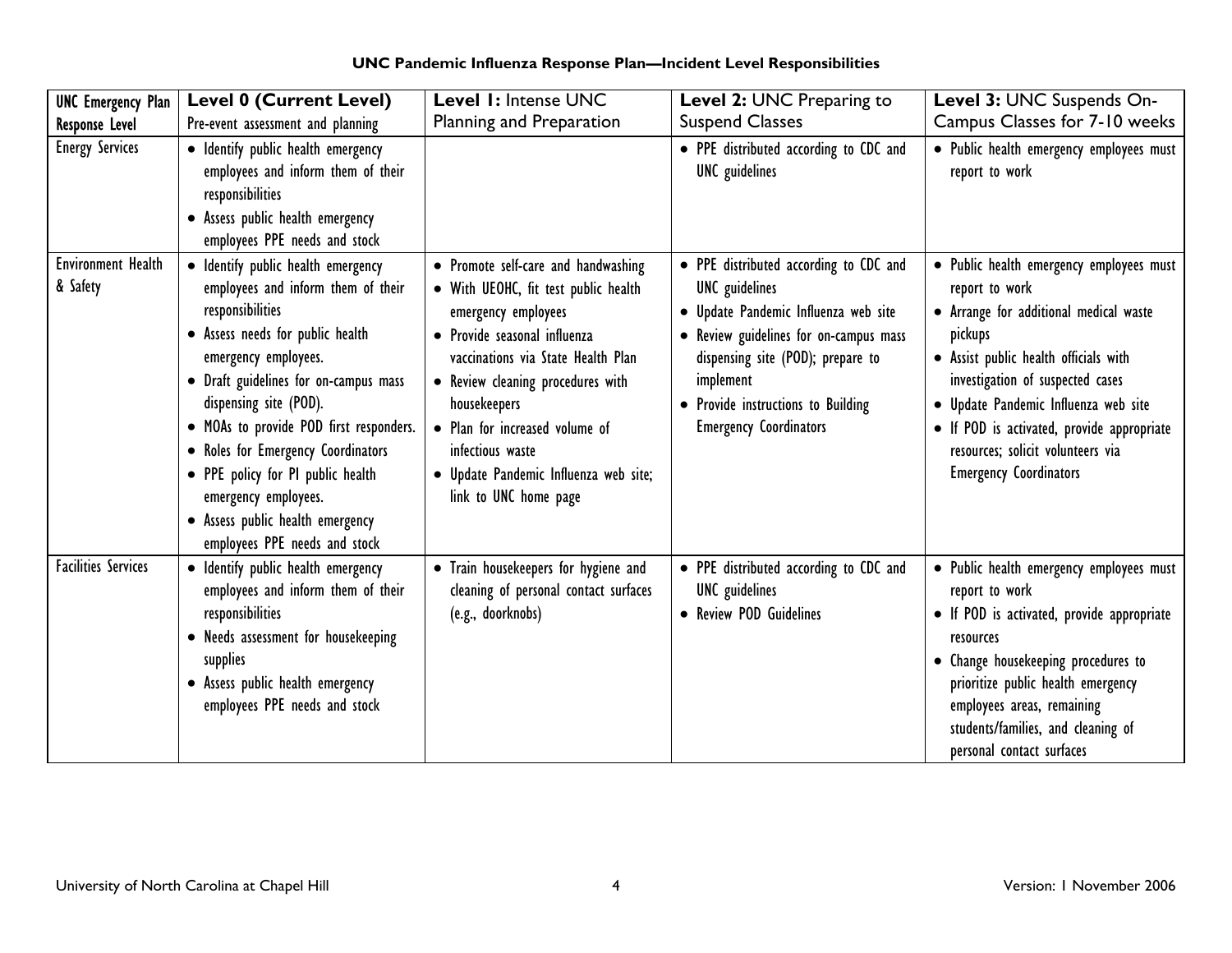| <b>UNC Emergency Plan</b>               | <b>Level 0 (Current Level)</b>                                                                                                                                                                                                                                                                                                                       | Level 1: Intense UNC                                                                                                                                                                                                                                                                                                          | Level 2: UNC Preparing to                                                                                                                                                                                                                        | Level 3: UNC Suspends On-                                                                                                                                                                                                                                                                                                                                                                                          |
|-----------------------------------------|------------------------------------------------------------------------------------------------------------------------------------------------------------------------------------------------------------------------------------------------------------------------------------------------------------------------------------------------------|-------------------------------------------------------------------------------------------------------------------------------------------------------------------------------------------------------------------------------------------------------------------------------------------------------------------------------|--------------------------------------------------------------------------------------------------------------------------------------------------------------------------------------------------------------------------------------------------|--------------------------------------------------------------------------------------------------------------------------------------------------------------------------------------------------------------------------------------------------------------------------------------------------------------------------------------------------------------------------------------------------------------------|
| <b>Response Level</b>                   | Pre-event assessment and planning                                                                                                                                                                                                                                                                                                                    | Planning and Preparation                                                                                                                                                                                                                                                                                                      | <b>Suspend Classes</b>                                                                                                                                                                                                                           | Campus Classes for 7-10 weeks                                                                                                                                                                                                                                                                                                                                                                                      |
| Finance                                 | · Identify public health emergency<br>employees and inform them of their<br>responsibilities<br>• Assess public health emergency<br>employees PPE needs and stock                                                                                                                                                                                    |                                                                                                                                                                                                                                                                                                                               | • PPE distributed according to CDC and<br><b>UNC</b> guidelines                                                                                                                                                                                  | · Public health emergency employees must<br>report to work<br>• To allow Division staff to work from<br>home, consider allowing off-campus<br>access to financial planning, budgets<br>and payroll information systems                                                                                                                                                                                             |
| <b>Health Affairs</b><br><b>Schools</b> | • Provide volunteers for Orange County<br>Medical Reserve Corps                                                                                                                                                                                                                                                                                      |                                                                                                                                                                                                                                                                                                                               | • Medical Reserve Corps training                                                                                                                                                                                                                 | • If activated, participate in Medical<br>Reserve Corps                                                                                                                                                                                                                                                                                                                                                            |
| Housing and<br>Residential<br>Education | • Identify public health emergency<br>employees and inform them of their<br>responsibilities<br>• Advise on housing aspects of "UNC<br>Pandemic Influenza Social Distancing<br>Policy"<br>• Assess public health emergency<br>employees PPE needs and stock                                                                                          | • Inform students of social distancing<br>policy; ask them to plan for leaving<br>campus if classes are suspended.<br>• Train support staff on hygiene,<br>Level 3 plans & symptom recognition<br>• Review Level 3 Continuity of<br>Operations Plan to support<br>students/families who remain when<br>classes are suspended. | • PPE distributed according to CDC and<br><b>UNC</b> guidelines                                                                                                                                                                                  | • Implement housing aspects of "UNC<br>Pandemic Influenza Social Distancing<br>Policy"-ask students to leave campus.<br>· Public health emergency employees must<br>report to work<br>• Support international students, families<br>and others who remain in UNC<br>residences (1,000 in family housing $+$<br>700 students in other UNC residences)                                                               |
| Human Resources                         | · Identify public health emergency<br>employees and inform them of their<br>responsibilities<br>· Consider "PI Public health emergency<br>employees Policy"<br>• Advise on HR aspects of "UNC<br>Pandemic Influenza Social Distancing<br>Policy"<br>• Assess public health emergency<br>employees PPE needs and stock<br>• Review teleworking policy | • Inform campus of policies for<br>teleworking, social distancing and<br>public health emergency employees<br>• Discuss with departments plans for<br>providing substitutes for public health<br>emergency employees                                                                                                          | • PPE distributed according to CDC and<br><b>UNC</b> guidelines<br>• Remind campuswide public health<br>emergency employees of their duties<br>and responsibilities.<br>• EAP and Ombudsman's Office directs<br>employees to counseling services | · Public health emergency employees must<br>report to work<br>• Implement HR aspects of "Pandemic<br>Influenza Social Distancing Policy"<br>• Ask faculty and staff to stay home?<br>• To allow work from home for HR staff,<br>consider allowing off-campus access to<br>HR information systems<br>· Gather employee absenteeism data<br>• EAP and Ombudsman's Office directs<br>employees to counseling services |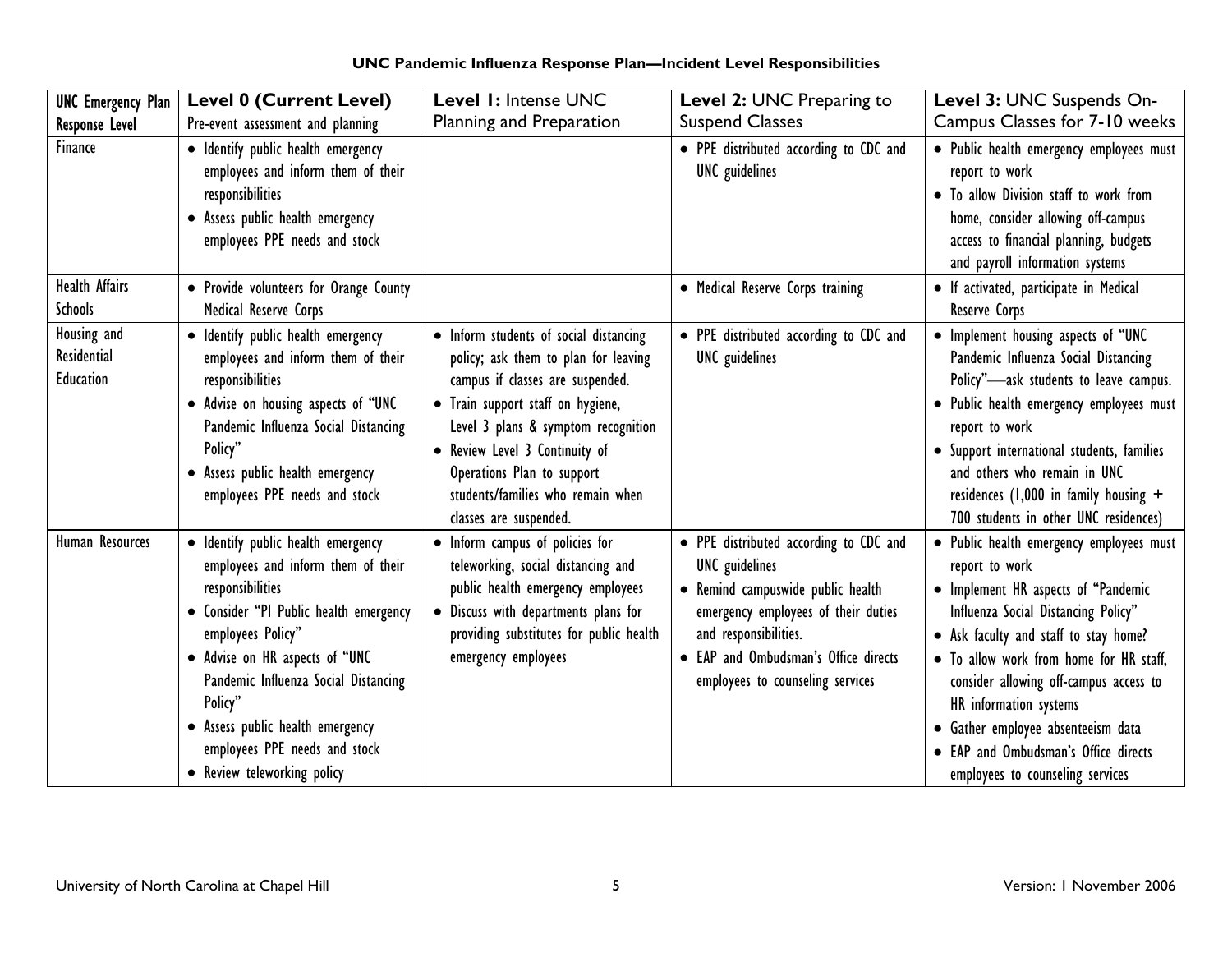| <b>UNC Emergency Plan</b>                                                                                                           | <b>Level 0 (Current Level)</b>                                                                                                                                                                                                               | Level 1: Intense UNC                                                                                                                                                                                                                                                            | Level 2: UNC Preparing to                                                                                                       | Level 3: UNC Suspends On-                                                                                                                                                                                                                         |
|-------------------------------------------------------------------------------------------------------------------------------------|----------------------------------------------------------------------------------------------------------------------------------------------------------------------------------------------------------------------------------------------|---------------------------------------------------------------------------------------------------------------------------------------------------------------------------------------------------------------------------------------------------------------------------------|---------------------------------------------------------------------------------------------------------------------------------|---------------------------------------------------------------------------------------------------------------------------------------------------------------------------------------------------------------------------------------------------|
| <b>Response Level</b>                                                                                                               | Pre-event assessment and planning                                                                                                                                                                                                            | Planning and Preparation                                                                                                                                                                                                                                                        | <b>Suspend Classes</b>                                                                                                          | Campus Classes for 7-10 weeks                                                                                                                                                                                                                     |
| Information<br><b>Technology Services</b><br>(includes<br>telecommunications)                                                       | · Identify public health emergency<br>employees and inform them of their<br>responsibilities<br>• Review IT needs for increased<br>teleworking<br>• Assess public health emergency<br>employees PPE needs and stock                          | • Plan for general information (non-<br>health) call center                                                                                                                                                                                                                     | • PPE distributed according to CDC and<br><b>UNC</b> guidelines.<br>• Assist with implementation of distance<br>learning        | · Public health emergency employees must<br>report to work<br>• Support general information (non-health)<br>call center, if implemented<br>• If POD is activated, provide appropriate<br>resources                                                |
| International<br>Emergency<br>Committee<br>(Study Abroad,<br>International And<br>Area Studies, etc.)                               | · Identify public health emergency<br>employees and inform them of their<br>responsibilities<br>• Assess public health emergency<br>employees PPE needs and stock                                                                            | · Issue advisories for students, faculty<br>and staff planning international travel<br>· Issue advisories for students, faculty,<br>staff and visitors arriving from<br>affected regions<br>• Review policies and procedures for<br>recalling students from affected<br>regions | • PPE distributed according to CDC and<br>UNC guidelines.<br>• Advise, communicate with overseas<br>students, faculty and staff | · Public health emergency employees must<br>report to work<br>• Continue to advise, communicate with<br>overseas students, faculty and staff.<br>• When possible, support overseas<br>students, faculty and staff who are<br>unable to return.    |
| POD Resources,<br>including limited<br>dispensing of<br>medicines to public<br>health emergency<br>employees (various<br>UNC units) | · Identify POD first responders and<br>inform them of their responsibilities<br>• POD first responders receive training<br>• POD exercise?                                                                                                   | (POD means "Point of<br>Distribution"-a site for the<br>mass dispensing of medicines)                                                                                                                                                                                           | • Prepare to activate POD and provide<br>appropriate resources                                                                  | If vaccine or antivirals are to be<br>distributed via POD:<br>• Activate on-campus mass dispensing site<br>• POD first responders must report<br>• Provide appropriate resources<br>· Adjust procedures and notification if<br>limited dispensing |
| Provost, Office of                                                                                                                  | · Identify public health emergency<br>employees and inform them of their<br>responsibilities<br>• Lead drafting of "UNC Pandemic<br>Influenza Social Distancing Policy"<br>• Assess public health emergency<br>employees PPE needs and stock |                                                                                                                                                                                                                                                                                 | • PPE distributed according to CDC and<br><b>UNC</b> guidelines                                                                 | · Public health emergency employees must<br>report to work<br>· Implement "UNC Pandemic Influenza<br>Social Distancing Policy"                                                                                                                    |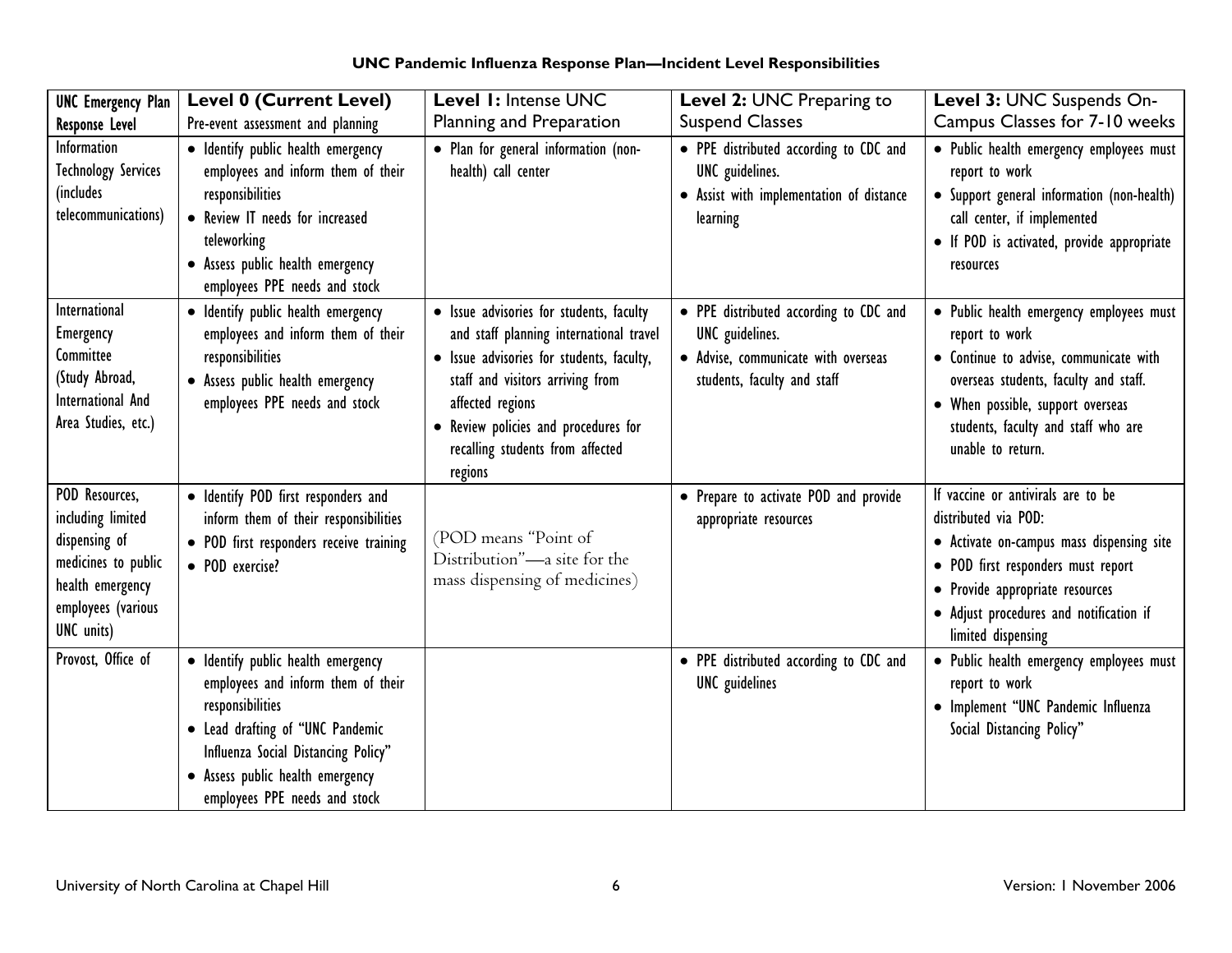| <b>UNC Emergency Plan</b>                         | <b>Level 0 (Current Level)</b>                                                                                                                                                                                                           | Level 1: Intense UNC                                                                              | Level 2: UNC Preparing to                                                                        | Level 3: UNC Suspends On-                                                                                                                                                                                                                                                                                        |
|---------------------------------------------------|------------------------------------------------------------------------------------------------------------------------------------------------------------------------------------------------------------------------------------------|---------------------------------------------------------------------------------------------------|--------------------------------------------------------------------------------------------------|------------------------------------------------------------------------------------------------------------------------------------------------------------------------------------------------------------------------------------------------------------------------------------------------------------------|
| <b>Response Level</b>                             | Pre-event assessment and planning                                                                                                                                                                                                        | Planning and Preparation                                                                          | <b>Suspend Classes</b>                                                                           | Campus Classes for 7-10 weeks                                                                                                                                                                                                                                                                                    |
| <b>Public Safety</b>                              | · Identify public health emergency<br>employees and inform them of their<br>responsibilities<br>• Assess public health emergency<br>employees PPE needs and stock                                                                        | • Influenza awareness training<br>(symptoms and hygiene) for<br>dispatchers, security, and police | • Review POD responsibilities<br>• PPE distributed according to CDC and<br><b>UNC</b> guidelines | · Public health emergency employees must<br>report to work<br>• Consider special parking rules for public<br>health emergency employees<br>• Prepare for crowd control: POD, fit<br>testing, social distancing measures,<br>residential housing<br>• If POD is activated, secure campus mass<br>dispensing sites |
| Research and<br>Economic<br>Development           | · Identify public health emergency<br>employees and inform them of their<br>responsibilities<br>· Assess public health emergency<br>employees PPE needs and stock<br>• Review plans and impacts to lab<br>animal care                    |                                                                                                   | • PPE distributed according to CDC and<br>UNC guidelines.                                        | • Public health emergency employees must<br>report to work<br>• DLAM and IACUC supports laboratory<br>animals<br>. To allow Division staff to work from<br>home, consider allowing off-campus<br>access to information systems                                                                                   |
| <b>Risk Management</b>                            | • Assist campus departments with their<br>individual Continuity of Operations<br>Plans                                                                                                                                                   | • Assist campus departments with their<br>individual Continuity of Operations<br>Plans            |                                                                                                  |                                                                                                                                                                                                                                                                                                                  |
| School of Medicine<br><b>Attending Physicians</b> | · Identify public health emergency<br>employees and inform them of their<br>responsibilities<br>• Assess public health emergency<br>employees PPE needs and stock                                                                        | • Fit testing for public health<br>emergency employees using N95s.                                | • PPE distributed according to CDC and<br>UNC guidelines.                                        | • Public health emergency employees must<br>report to work<br>• If available, provide POD support                                                                                                                                                                                                                |
| <b>Student Affairs</b>                            | · Identify public health emergency<br>employees and inform them of their<br>responsibilities<br>• Ask Fraternities and Sororities to plan<br>for Pandemic Influenza<br>· Assess public health emergency<br>employees PPE needs and stock | • Ask students to plan for leaving<br>campus if classes are suspended                             | • PPE distributed according to CDC and<br><b>UNC</b> guidelines                                  | • Communicate with parents and families<br>• Communicate with students/families<br>remaining in Chapel Hill: 1000 in family<br>housing + 1000 in other UNC housing<br>+ 4,000 in off campus housing<br>• Communicate death notices                                                                               |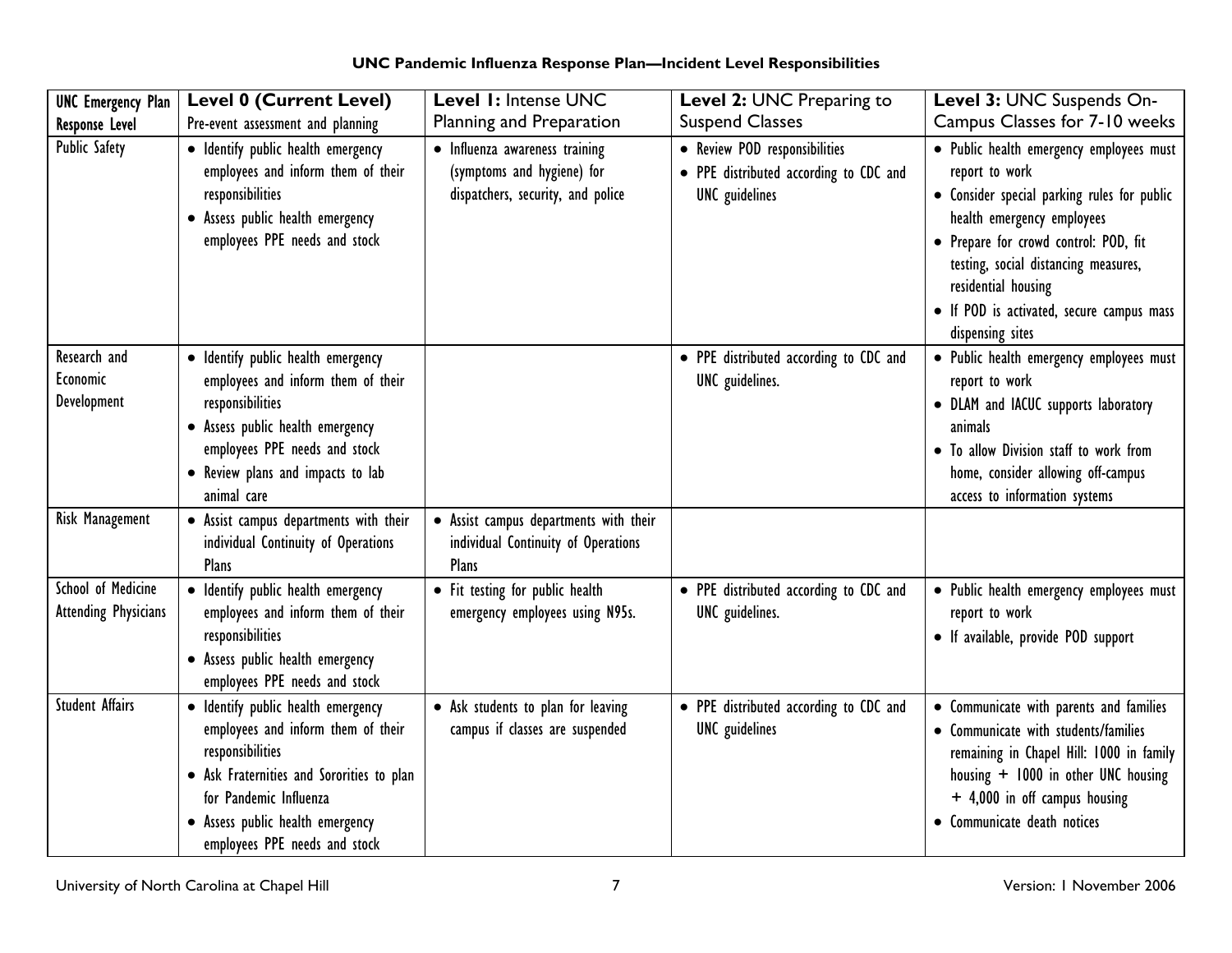| <b>UNC Emergency Plan</b>                         | <b>Level 0 (Current Level)</b>                                                                                                                                                         | Level 1: Intense UNC                                                                                                                                                                                                                    | <b>Level 2: UNC Preparing to</b>                                                                                                                   | Level 3: UNC Suspends On-                                                                                                                                                                                                                                            |
|---------------------------------------------------|----------------------------------------------------------------------------------------------------------------------------------------------------------------------------------------|-----------------------------------------------------------------------------------------------------------------------------------------------------------------------------------------------------------------------------------------|----------------------------------------------------------------------------------------------------------------------------------------------------|----------------------------------------------------------------------------------------------------------------------------------------------------------------------------------------------------------------------------------------------------------------------|
| <b>Response Level</b>                             | Pre-event assessment and planning                                                                                                                                                      | Planning and Preparation                                                                                                                                                                                                                | <b>Suspend Classes</b>                                                                                                                             | Campus Classes for 7-10 weeks                                                                                                                                                                                                                                        |
| <b>University Employee</b><br>Occupational Clinic | · Identify public health emergency<br>employees and inform them of their<br>responsibilities<br>• Assess public health emergency<br>employees PPE needs and inventory;<br>order stocks | • With EHS, fit test public health<br>emergency employees.<br>• Seasonal flu vaccination for employees<br>in occupational health programs<br>• Promote seasonal flu vaccination<br>• Review surveillance procedures with<br><b>OCHD</b> | · Daily report suspected cases to Incident<br>Command                                                                                              | · Public health emergency employees must<br>report to work<br>· Daily report cases to Incident Command<br>• Assist OCPH with investigation of<br>suspected cases and contact tracing.<br>· Identify recovered cases for use as<br>public health emergency employees. |
| All Departments and<br>units                      | • Draft, update Continuity of Operations<br>Plan for Pandemic Influenza.                                                                                                               |                                                                                                                                                                                                                                         | • Prepare to activate Continuity of<br><b>Operations Plans</b><br>• Plan distancing measures/dispersement<br>for public health emergency employees | • Activate Continuity of Operations Plans<br>• Report absent employees to HR                                                                                                                                                                                         |
| <b>Building Emergency</b><br>Coordinators         | • Recruit for POD personnel                                                                                                                                                            | • Influenza awareness training<br>(symptoms and hygiene)                                                                                                                                                                                | • Monitor campus communications and<br>disseminate information<br>• Remain available for further<br>instructions                                   |                                                                                                                                                                                                                                                                      |
|                                                   |                                                                                                                                                                                        | Critical Interfaces With                                                                                                                                                                                                                | <b>Other Entities</b>                                                                                                                              |                                                                                                                                                                                                                                                                      |
| Orange County<br>Health Department                | • Coordinate plans and preparedness<br>• POD planning<br>• Recruit for Medical Reserve Corps<br>• Plans for Joint Information Command                                                  | • Train Medical Reserve Corps                                                                                                                                                                                                           | • Coordinate communications                                                                                                                        | If vaccine or antivirals are to be<br>distributed via POD:<br>• Supply volunteers<br>• Offer use of on-campus sites                                                                                                                                                  |
| <b>OWASA</b>                                      | • Review plans and service impacts                                                                                                                                                     |                                                                                                                                                                                                                                         |                                                                                                                                                    |                                                                                                                                                                                                                                                                      |
| Suppliers and<br>vendors                          | • Review plans and service impacts<br>• Verify continuity of supply chain                                                                                                              |                                                                                                                                                                                                                                         |                                                                                                                                                    |                                                                                                                                                                                                                                                                      |
| Town of Chapel Hill                               | • Review plans and service impacts for<br>mass transit                                                                                                                                 |                                                                                                                                                                                                                                         |                                                                                                                                                    |                                                                                                                                                                                                                                                                      |